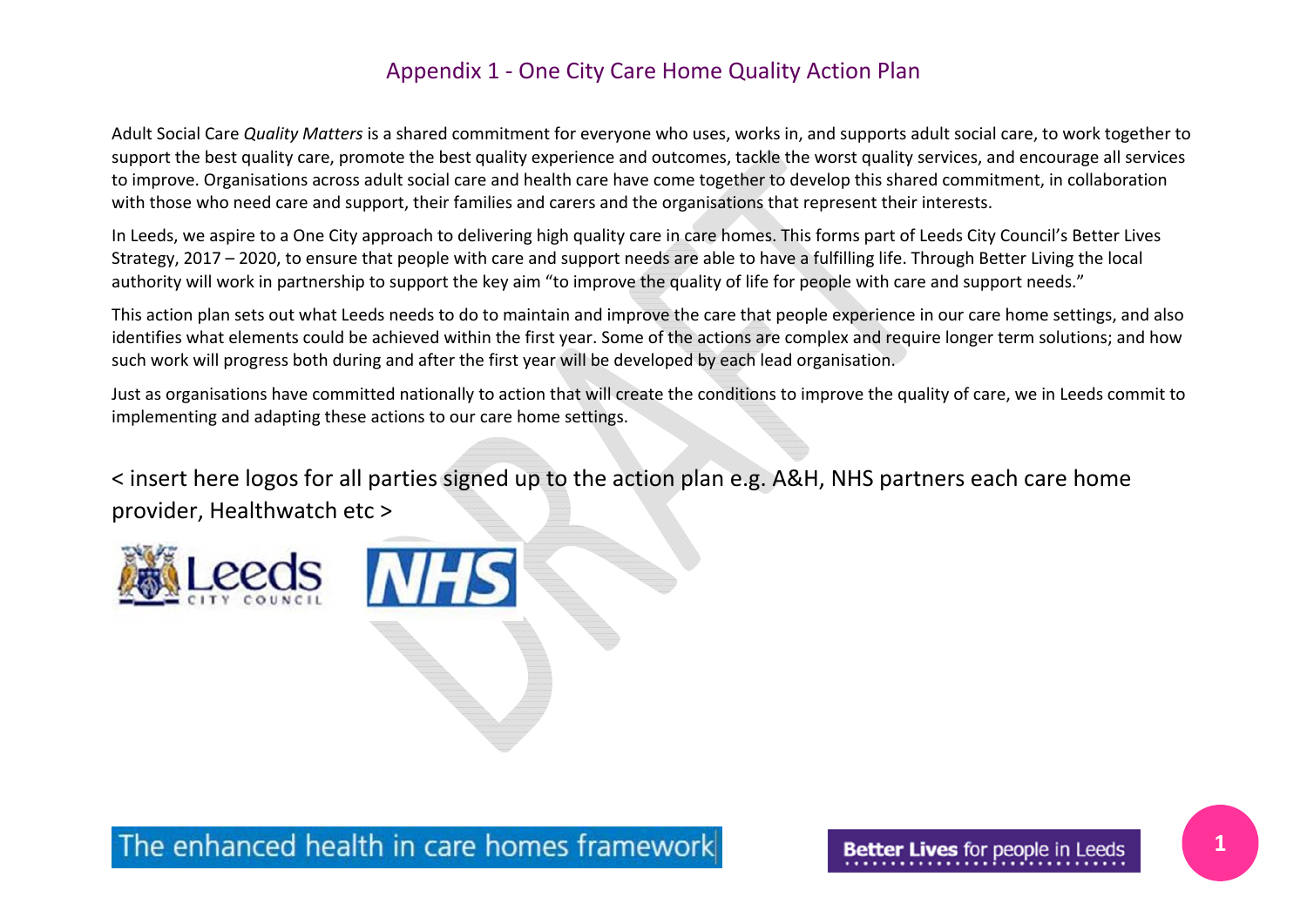

The enhanced health in care homes framework

Better Lives for people in Leeds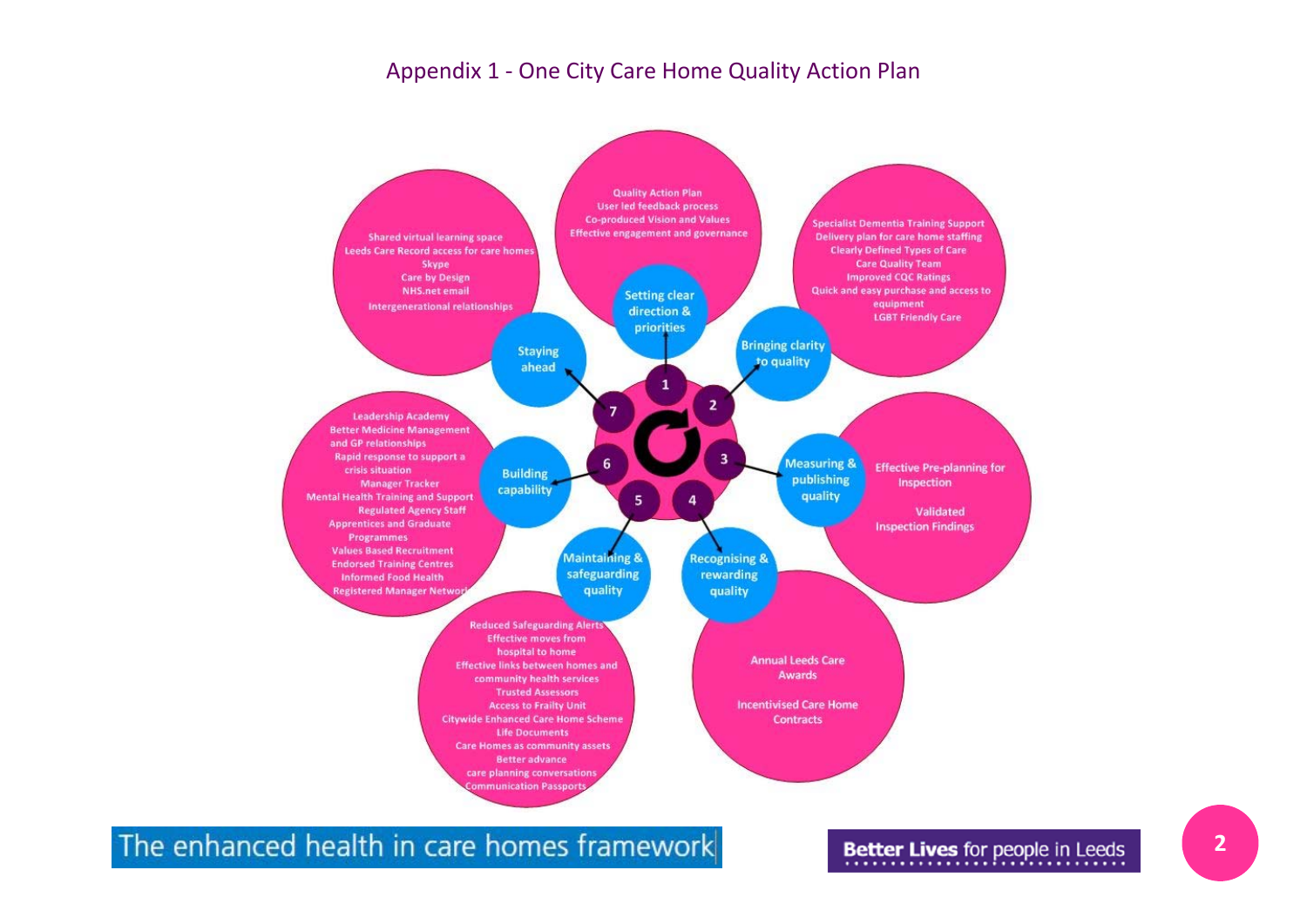|                                   | 1. Setting clear direction and priorities based on evidence including the views of people using services, their |
|-----------------------------------|-----------------------------------------------------------------------------------------------------------------|
| <b>families, carers and staff</b> |                                                                                                                 |

| <b>What this means for Leeds</b> |                                                                                                                                                                  | <b>Lead Organisation</b> |
|----------------------------------|------------------------------------------------------------------------------------------------------------------------------------------------------------------|--------------------------|
|                                  | 1. A Quality Action Plan for Leeds that sets out what is needed for high quality care in care homes.                                                             | A&H                      |
|                                  | A user led feedback process designed in partnership with residents and family members that allows regular and open feedback on                                   | <b>NHS</b>               |
|                                  | homes to be obtained.                                                                                                                                            |                          |
| 3.                               | A shared set of Values and a Shared Strategic Vision for the care home sector in Leeds.                                                                          | Care Providers           |
| 4.                               | A structure of engagement forums that ensures all stakeholders are engaged and informed, with a clear governance route for                                       | A&H                      |
|                                  | decision making.                                                                                                                                                 |                          |
| What we will achieve in year 1   |                                                                                                                                                                  |                          |
|                                  | 1. Co-produce a Quality Action Plan that is signed up to by all key stakeholders, with an agreed lead organisation for each action, and an agreed forum at which |                          |
|                                  | to track progress at a strategic level.                                                                                                                          |                          |
|                                  | Identify which methods of consultation are currently used to collect information. Consult residents and family members to identify which elements of the         |                          |
|                                  | method/s currently used they prefer and how and when they would prefer to provide feedback. Design a process that includes a full 360 feedback loop so           |                          |
|                                  | that action taken upon receipt of feedback is recorded and fed back.                                                                                             |                          |
|                                  | 3. Produce a shared set of Values and a Shared Strategic Vision for Care Homes in Leeds including the priority of Equality & Human Rights as the basis for       |                          |
|                                  | delivery of high quality care; that finds common ground between all organisations and that provides positive measures to evaluate and to form the basis of       |                          |
|                                  | open and honest conversation.                                                                                                                                    |                          |
| 4.                               | Map the existing structure, devise and implement a new streamlined structure that avoids duplication, encourages attendance, and ensures forums achieve          |                          |
|                                  | their intended outcomes through open and honest conversations which are relevant and allow decisions to be taken and progress made.                              |                          |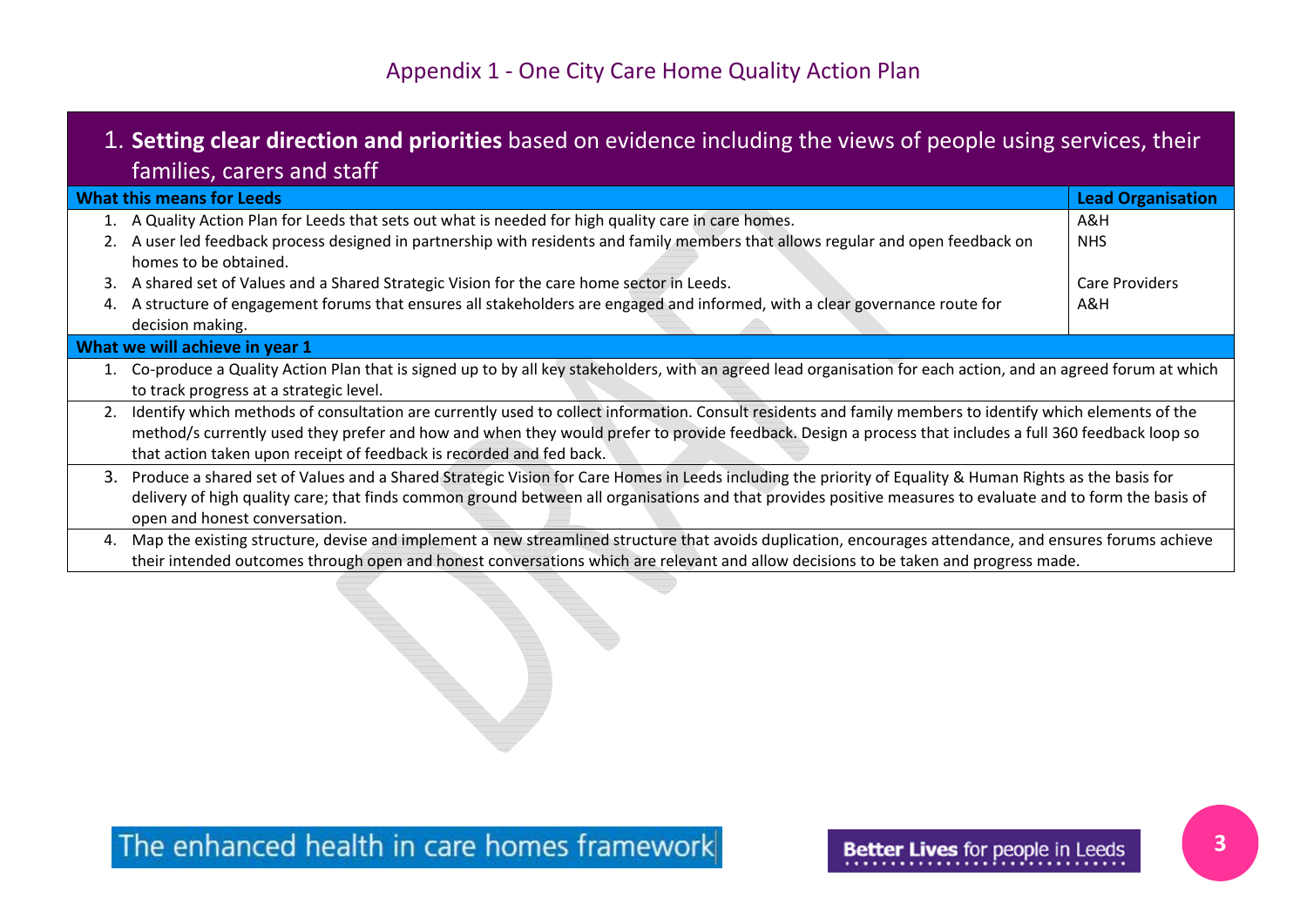## **2. Bringing clarity to quality,** setting standards for what high‐quality care looks like across all health and care settings

| <b>What this means for Leeds</b> |                                                                                                                                             | <b>Lead Organisation</b> |
|----------------------------------|---------------------------------------------------------------------------------------------------------------------------------------------|--------------------------|
|                                  | Care homes are clear about the expectations of the local authority and the NHS in relation to the provision of dementia care and all        | A&H & CCG / 3rd          |
|                                  | stakeholders are able to access specialist dementia training and support.                                                                   | Sector                   |
|                                  | 2. A forward vision and delivery plan for care home staffing in Leeds, aligned to the cities Workforce Development Plan.                    |                          |
|                                  | 3. A clear definition between what Residential, Nursing and EMI (Elderly Mentally Infirm) care delivers to ensure clarity within the sector | A&H                      |
|                                  | and provide those considering a care home placement with a more informed choice.                                                            | <b>NHS</b>               |
| 4.                               | A care quality team who work in a multi-agency, multi-disciplinary way to improve quality in care homes and increase the percentage         |                          |
|                                  | of care homes with a Good or Outstanding CQC rating to more than 80%.                                                                       | A&H                      |
| 5.                               | Guidance on equipment is clear and care homes are able to access the equipment needed for each resident quickly and easily when             |                          |
|                                  | they need it.                                                                                                                               | A&H                      |
| 6.                               | LGBT residents feel that their care and support needs and health and wellbeing can be effectively met within a friendly care home           |                          |
|                                  | environment.                                                                                                                                | A&H/ 3rd Sector          |
|                                  |                                                                                                                                             |                          |

| What we will achieve in year 1 |                                                                                                                                                              |  |
|--------------------------------|--------------------------------------------------------------------------------------------------------------------------------------------------------------|--|
|                                | Co-produce what high quality dementia care looks like across types of care home provision. Review A&H and CCG contract service specifications and quality    |  |
|                                | standards, including workforce development requirements in relation to this for all stakeholders.                                                            |  |
|                                | 2. Consult with all stakeholders to develop a vision and delivery plan for care home staffing, that focuses on best practise guidance to ensure there is an  |  |
|                                | effective workforce in place that meets both the support needs of all residents and the development needs of all staff.                                      |  |
|                                | 3. Co-produce a shared definition of what is delivered through Residential, Nursing and EMI care, and who delivers that care e.g. options relating to Care   |  |
|                                | Practitioner roles.                                                                                                                                          |  |
| 4.                             | Recruit the Care Quality Team and develop their day to day business processes, ways of working and links with other teams and providers, and establish       |  |
|                                | what technology and data/information the team requires to be able to operate effectively. Define how the team will evidence success.                         |  |
|                                | 5. Carry out a review of Equipment Services guidance for care homes and produce guidance that sets out the frequency of individual assessments, enables care |  |
|                                | homes to obtain the equipment needed and sets who is responsible for purchasing the equipment.                                                               |  |
| 6.                             | Engage with LCC commissioned work by Research in Practise for Adults to co-produce a framework to evaluate the quality of adult care providers' work with    |  |
|                                | older LGB&T people, and to develop a pilot framework for awarding providers of older people's service an 'LGB&T quality mark' (overseen by Leeds City        |  |
|                                | Council).                                                                                                                                                    |  |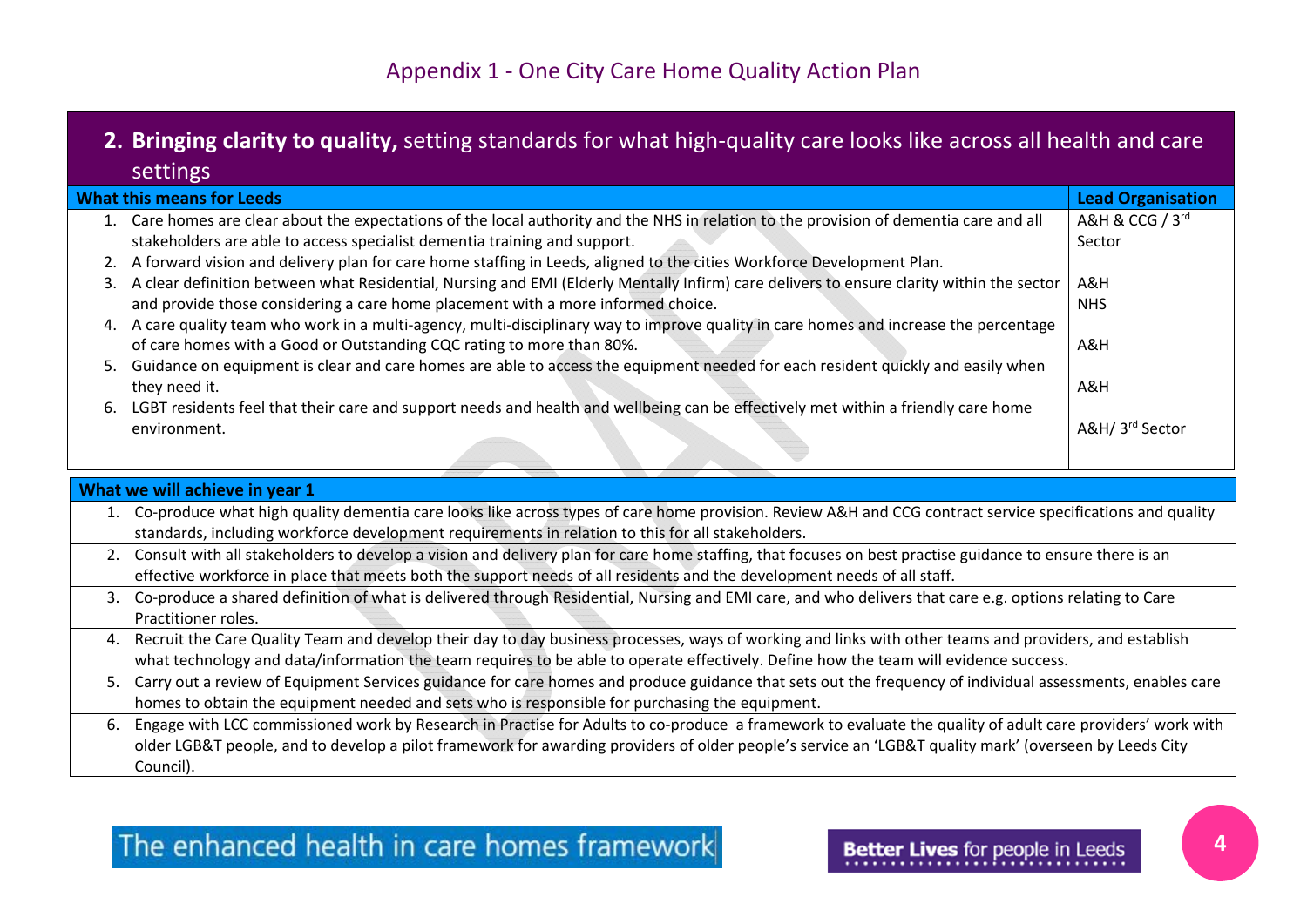## **3. Measuring and publishing quality**, harnessing information to improve the quality of care through performance and quality reporting systems

| <b>What this means for Leeds</b> |                                                                                                                                                              | Lead                  |
|----------------------------------|--------------------------------------------------------------------------------------------------------------------------------------------------------------|-----------------------|
|                                  |                                                                                                                                                              | <b>Organisation</b>   |
|                                  | Effective pre-planning for CQC inspections.                                                                                                                  | <b>Care Providers</b> |
|                                  | CQC inspection findings are validated through reviewing additional data sources such as local authority and NHS contract monitoring reports.                 | A&H                   |
| What we will achieve in year 1   |                                                                                                                                                              |                       |
|                                  | A&H Care Quality Team and Providers develop and introduce a CQC pre-inspection checklist, using NICE guidance, designed to ensure a care homes rating is not |                       |
|                                  | affected by a minor error.                                                                                                                                   |                       |
|                                  | 0. West to continuate with the COO to case with consecutive of the meeting as in addition to the contract fugitive to formulate the country of COO security  |                       |

2.. Work in conjunction with the CQC to agree which sources of information can be used in addition to inspection findings to formulate the overall CQC report.

#### **4. Recognising and rewarding quality** by celebrating and sharing good and outstanding care **What this means for Leeds LeadLead Organisation** 1. An annual Leeds Care Awards that recognises good practise in care homes, encourages high quality care and incentivises and motivates staff. A&H NHS

2. Care home contracts that incentivise high quality.

### **What we will achieve in year 1**

- 1.Plan and hold <sup>a</sup> Leeds Care Awards event.
- 2. A&H and NHS CCGs to review how incentives could be used within contracts and what further can be done to incentivise high quality care provision.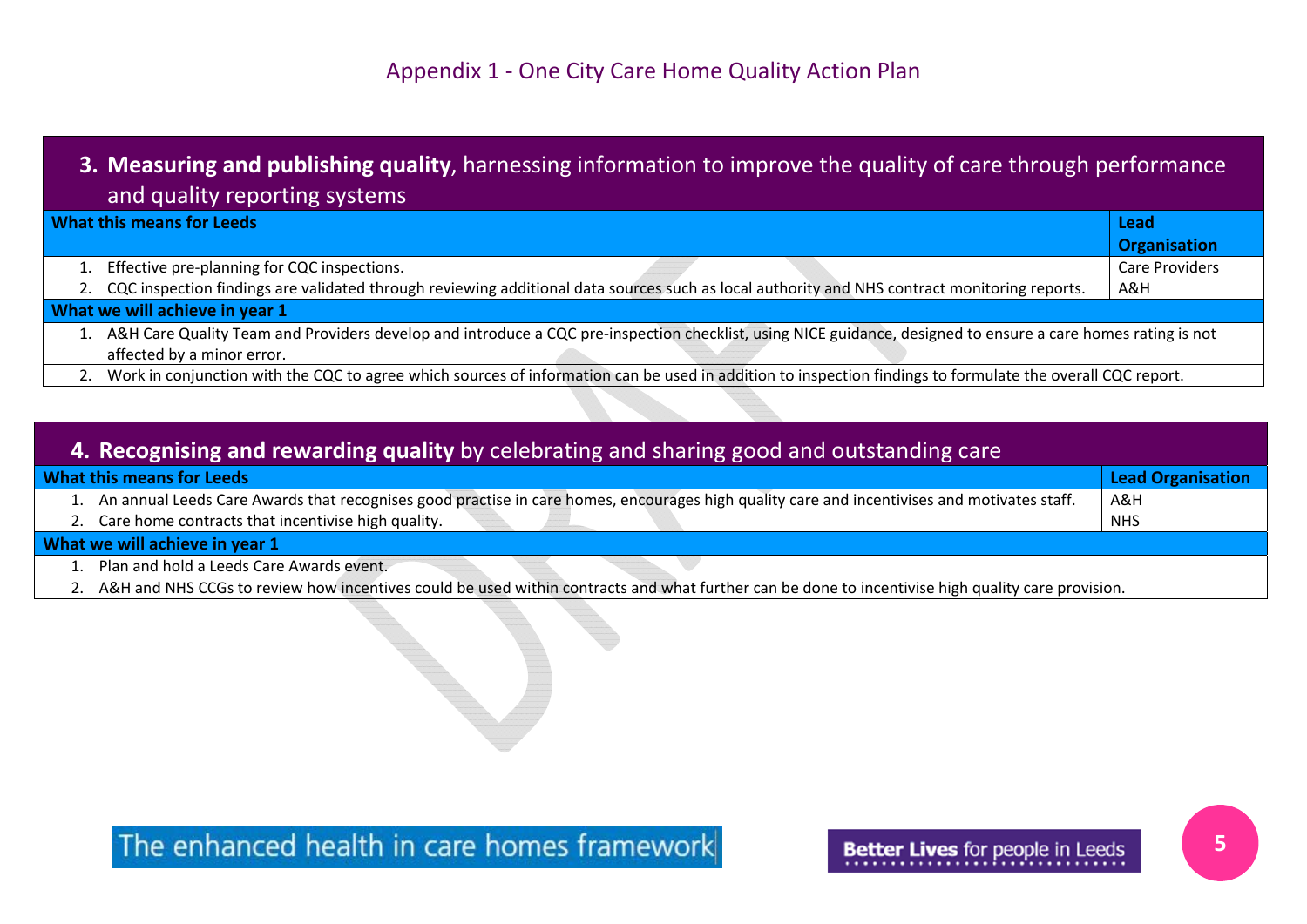## **5. Maintaining and safeguarding quality** by working together to sustain good quality care, reduce risk and protect people from harm

| <b>What this means for Leeds</b> |                                                                                                                                                                                                                                 | <b>Lead Organisation</b>   |
|----------------------------------|---------------------------------------------------------------------------------------------------------------------------------------------------------------------------------------------------------------------------------|----------------------------|
| 1.                               | A reduced number of safeguarding alerts through an open and positive culture towards addressing concerns.                                                                                                                       | A&H                        |
|                                  | Effective transitions between care homes and hospitals.                                                                                                                                                                         | <b>NHS</b>                 |
| 3.                               | Effective pathways between community services and care homes.                                                                                                                                                                   | <b>LCH</b>                 |
|                                  | A Trusted Assessor Model for Leeds.                                                                                                                                                                                             | NHS CCG                    |
| 5.                               | Access to the Frailty Unit for Care Homes.                                                                                                                                                                                      | <b>NHS</b>                 |
| ь.                               | A citywide NHS Enhanced Care Home Scheme, for both residential and nursing homes.                                                                                                                                               | <b>NHS</b>                 |
|                                  | "Life Documents" are put in place through a sustainable process that supports a real understanding of an individual's life story and true person-<br>centred care.                                                              | <b>Care Providers</b>      |
| 8.                               | A strong relationship between care homes and the community, with care homes seen as community assets and residents who feel part of their<br>local community.                                                                   | A&H/3 <sup>rd</sup> Sector |
| 9.                               | Families are aware of the importance of advance care planning and the need to have this in place, ensuring that the planning is discussed with<br>residents to ensure it reflects their wishes using a strength based approach. | <b>Care Providers</b>      |
|                                  | 10. Communication passports are used to support residents who cannot easily speak for themselves.                                                                                                                               | <b>Care Providers</b>      |

### **What we will achieve in year 1**

|    | Linking with Leeds Safeguarding's work on "what is safeguarding?" undertake a review of existing safeguarding routes and thresholds and consider alternative      |
|----|-------------------------------------------------------------------------------------------------------------------------------------------------------------------|
|    | approaches in order to reduce the amount of alerts from care homes received.                                                                                      |
|    | 2. Carry out a review of the discharge feedback from care homes and consider how pathways between care homes and hospitals could be improved to reduce the        |
|    | number of delayed transfers of care, including discharge to assess options.                                                                                       |
| 3. | Review and consult on the existing pathways between care homes and community services and consider options as to how these could be strengthened.                 |
| 4. | Work with stakeholders to develop and try out a Trusted Assessor Model for Leeds.                                                                                 |
|    | 5. Guidance needed from NHS to clarify this action and what the associated tasks would be.                                                                        |
| ь. | Development of the city-wide roll out of the Enhanced Care Home Scheme. Due to be launched by April 2019 in association with the Framework for Enhanced Health in |
|    | Care Homes model of care.                                                                                                                                         |

7. Work with all stakeholders and in particular residents and families to develop <sup>a</sup> best practise approach to using Life Documents.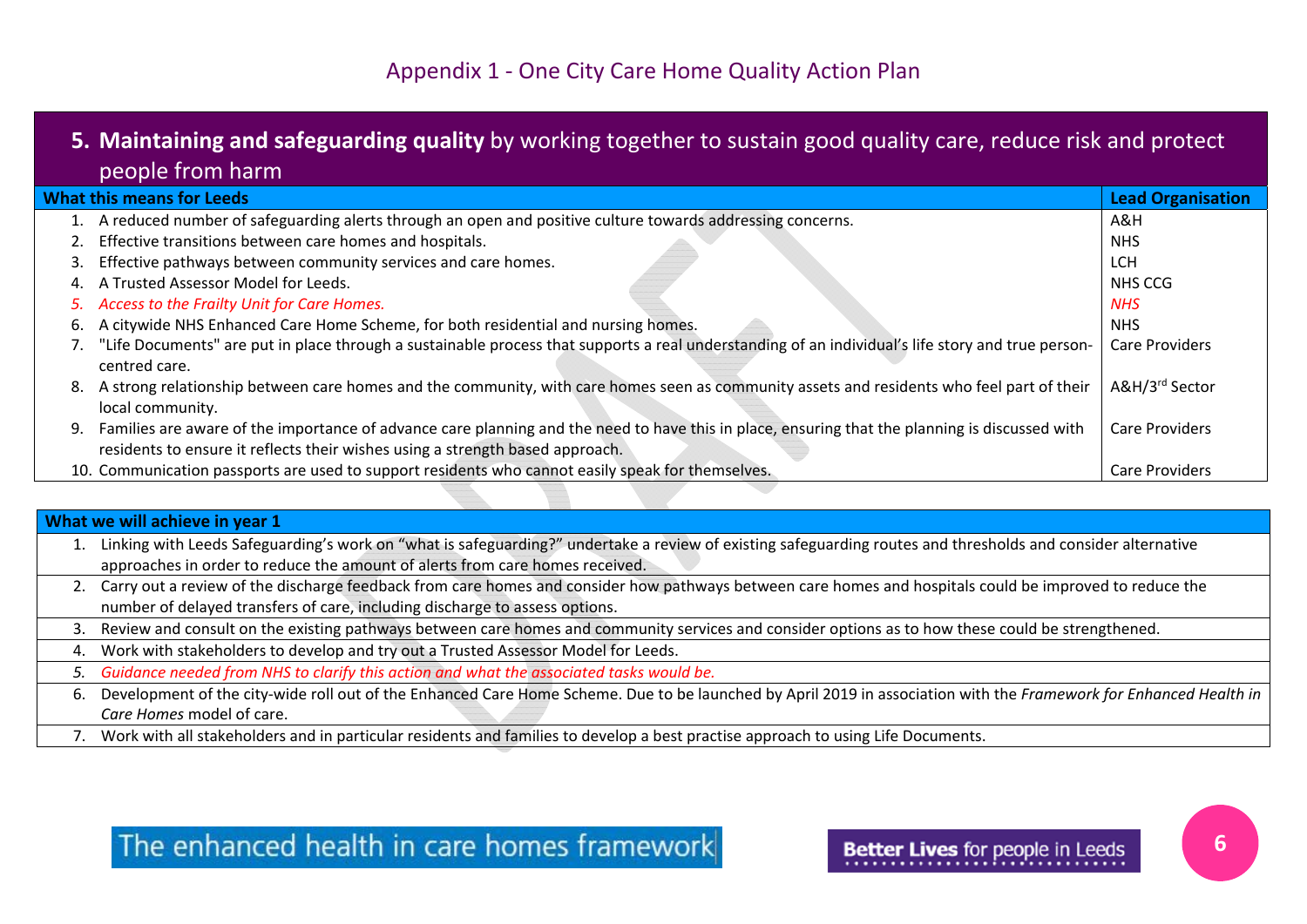- 8. Develop <sup>a</sup> plan for establishing care homes as community assets, including engagement with volunteers, options for Community Circles, and stronger links with Neighbourhood Networks and Public Health (e.g. Food for Life and Leeds Food Action Plan). Explore business to business community connectors too such as national Care Home Friends and Neighbours scheme. Link with work of Airedale Social Movement (Alzheimer's Society) work on developing care homes and communities.
- 9.Consult with care home staff about what would help to improve staff skills / confidence in relation to advance care planning conversations with families and residents.
- 10. All care homes use communication passports / "this is me" pen portraits for residents.



The enhanced health in care homes framework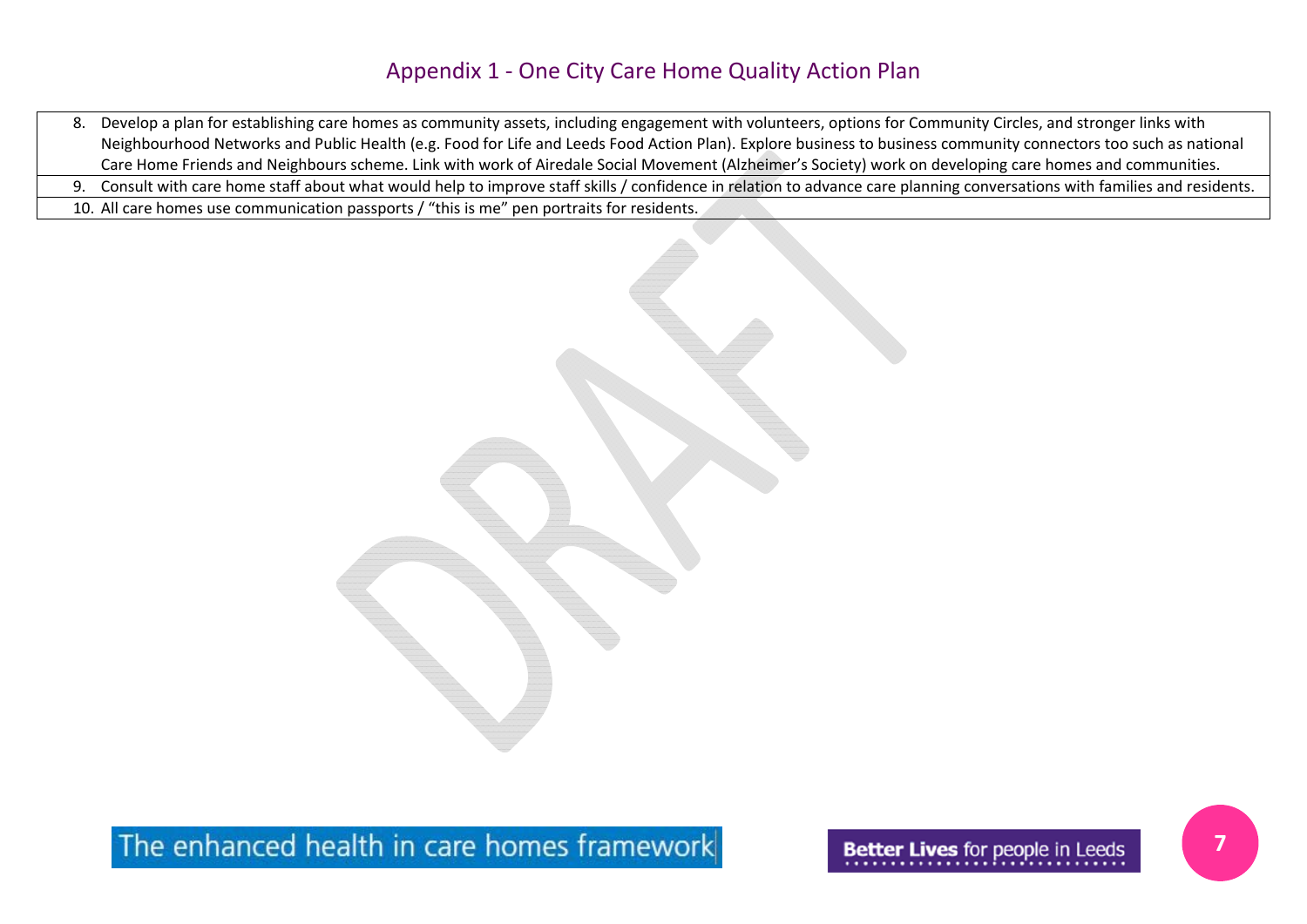# behaviours to assure quality and sustain improvement<br>———————————————————— **6. Building capability** by improving leadership, management, professional and institutional culture, skills and

|    | <b>What this means for Leeds</b>                                                                                                                                                                                                                       | <b>Lead Organisation</b>    |
|----|--------------------------------------------------------------------------------------------------------------------------------------------------------------------------------------------------------------------------------------------------------|-----------------------------|
|    |                                                                                                                                                                                                                                                        |                             |
|    | 1. A Leadership Academy Support Programme that provides a comprehensive range of training opportunities for people working in care homes to<br>develop the skills required to deliver and maintain high quality care.                                  | A&H                         |
| 2. | Medicine Management pathway/processes that deliver improved outcomes for residents and that focuses on strong relationships between care<br>homes and clinicians.                                                                                      | <b>NHS</b>                  |
| 3. | Care homes in crisis receive the support they need to ensure issues are addressed and resolved quickly and effectively.                                                                                                                                | A&H                         |
| 4. | A Manager Tracker system for new care home managers to ensure managers are supported throughout their employment.                                                                                                                                      | A&H                         |
|    | Mental health support for care home staff to ensure residents receive appropriate care and support and that staff are knowledgeable and able<br>to deliver high quality mental health support.                                                         | A&H                         |
| 6. | Regulated and DBS cleared agency staff are used to support care homes effectively.                                                                                                                                                                     | <b>Care Providers</b>       |
|    | 7. Funding and support for Apprentices in Health & Care to develop a career pathway in the sector and encourage more people choose Health and<br>Care as a career.                                                                                     | A&H                         |
| 8. | Graduate programmes to provide a formalised career path for care home staff and encourage more people to choose a career in Health and<br>Care and create a more robust care home workforce.                                                           | NHS / Leeds<br>Universities |
| 9. | Values based and faster recruitment processes and options to incentivise staff retention. Care Homes that are endorsed training centres for                                                                                                            |                             |
|    | nursing staff to increase the number of nursing placements in homes and increase the number of registered nurses in the workforce.                                                                                                                     | <b>NHS</b>                  |
|    | 10. Staff are confident and knowledgeable in relation to all aspects of nutrition, hydration and food quality.                                                                                                                                         | <b>Public Health</b>        |
|    | 11. A Registered Managers Network that reduces manager isolation and promotes the sharing of best practise.                                                                                                                                            | A&H                         |
|    | What we will achieve in year 1                                                                                                                                                                                                                         |                             |
|    | 1. Use consultation findings to develop a Leadership Academy programme that is specific to the needs of people working in care home settings.                                                                                                          |                             |
|    | 2. Review Medicine Management pathway/processes to identify how existing ways of working can be improved to deliver better outcomes for residents e.g. . Include a<br>review of what training provision is available.                                  |                             |
|    | 3. The Care Quality Team develop business processes that support a balance between co-ordinating and providing support for homes who are in crisis, with pro-active<br>support for homes, and that care homes know how to access the team for support. |                             |
|    | 4. Implement and manage a Manager Tracker system and obtain feedback from new managers about how it is working.                                                                                                                                        |                             |
|    | 5. Review what mental health training currently exists for people working in care homes and work with mental health specialists to develop a suitable offer for care home<br>staff, including identifying who may be best placed to deliver this.      |                             |
| 6. | Complete a review of current agency staffing arrangements and develop options for use of agency staff, including bank options, linked to the Citywide Workforce<br>project.                                                                            |                             |
|    | 7. Develop an Apprenticeship pathway for Care and Support staff.                                                                                                                                                                                       |                             |
| 8. | Work with Leeds Universities to develop options for degrees (e.g. 5 yr part time nursing degree) and graduate programmes to provide a Care and Support career<br>pathway.                                                                              |                             |
|    |                                                                                                                                                                                                                                                        |                             |